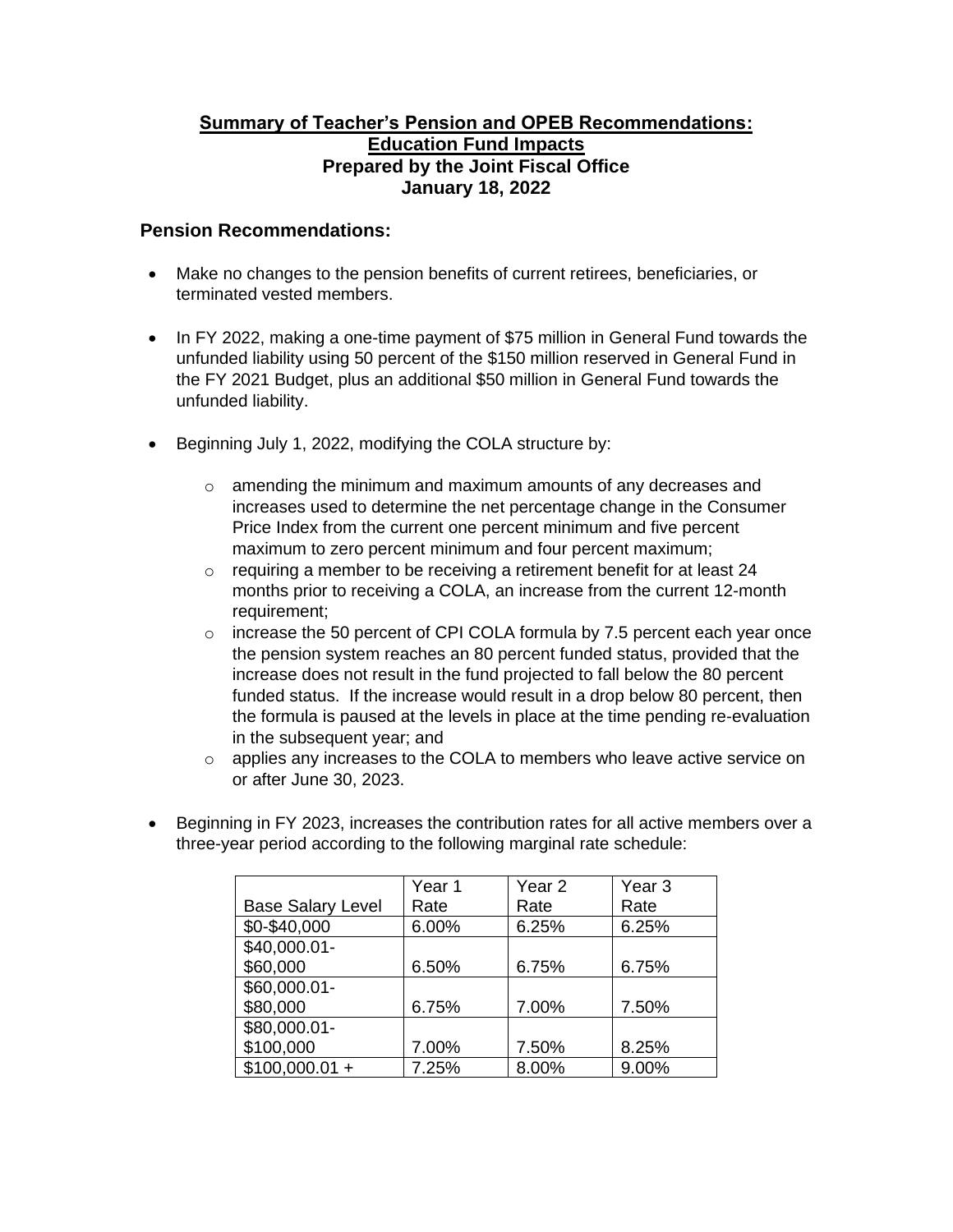Effective contribution rates would be calculated annually based on a member's base salary as of July 1 and assessed on the member's total compensation during the fiscal year.

- Beginning in FY 2024, codifying the State's intent to annually fund an additional payment to the ADEC using monies saved from a reduction on the required annual unfunded liability amortization payment. The "plus" payment will grow to \$15 million in FY 2026 and remain at that level until the fund reaches 90% funded.
- Amend the General Fund year end surplus construct to reallocate 25 percent to VSTRS pension underfunding.

## **OPEB Recommendations:**

- Using \$13.3 million of Education Fund money currently in reserve to begin prefunding other postemployment benefits by making a one-time appropriation into the Retired Teachers' Health and Medical Benefits Fund.
- Enacting a prefunding schedule into statute that charges the OPEB normal cost to the Education Fund.
- Continuing to apply current "pay go" for retired employees into the Retired Teachers' Health and Medical Benefits Fund.

## **Overall Impact on the Education Fund:**

The agreement introduces two new liabilities into the Education Fund, one of which is one-time and the other which is on-going. Both are related to the prefunding of OPEB for retired teachers.

- A one-time prefunding of OPEB using \$13.3 million in reserved FY22 dollars to create a fund that protects against volatility in the system's start up years.
- An on-going payment beginning at \$15.1 million in FY23 for the normal cost of teachers' OPEB benefits and growing approximately 3% per year thereafter.

These new liabilities are offset by savings to the normal cost of teachers' pensions, an item that is already in the Education Fund (est. \$40.8 million in FY2023, line 18 of the Education Fund Outlook).

- The enhanced contributions by teachers are expected to reduce this line item by \$6.2 million in FY2023 and up to \$10.3 million once the brackets are fully phased-in.
- The modifications to the COLA structure are expected to reduce the Education Fund's share of teachers pensions by \$1.6 million in FY2023, growing modestly thereafter.

**Taken as a package, the net fiscal impact on these changes on the Education Fund are a one-time liability increase of \$13.3 million in FY22, \$7.3 million in FY23, decreasing to \$3.7 million by FY26.**